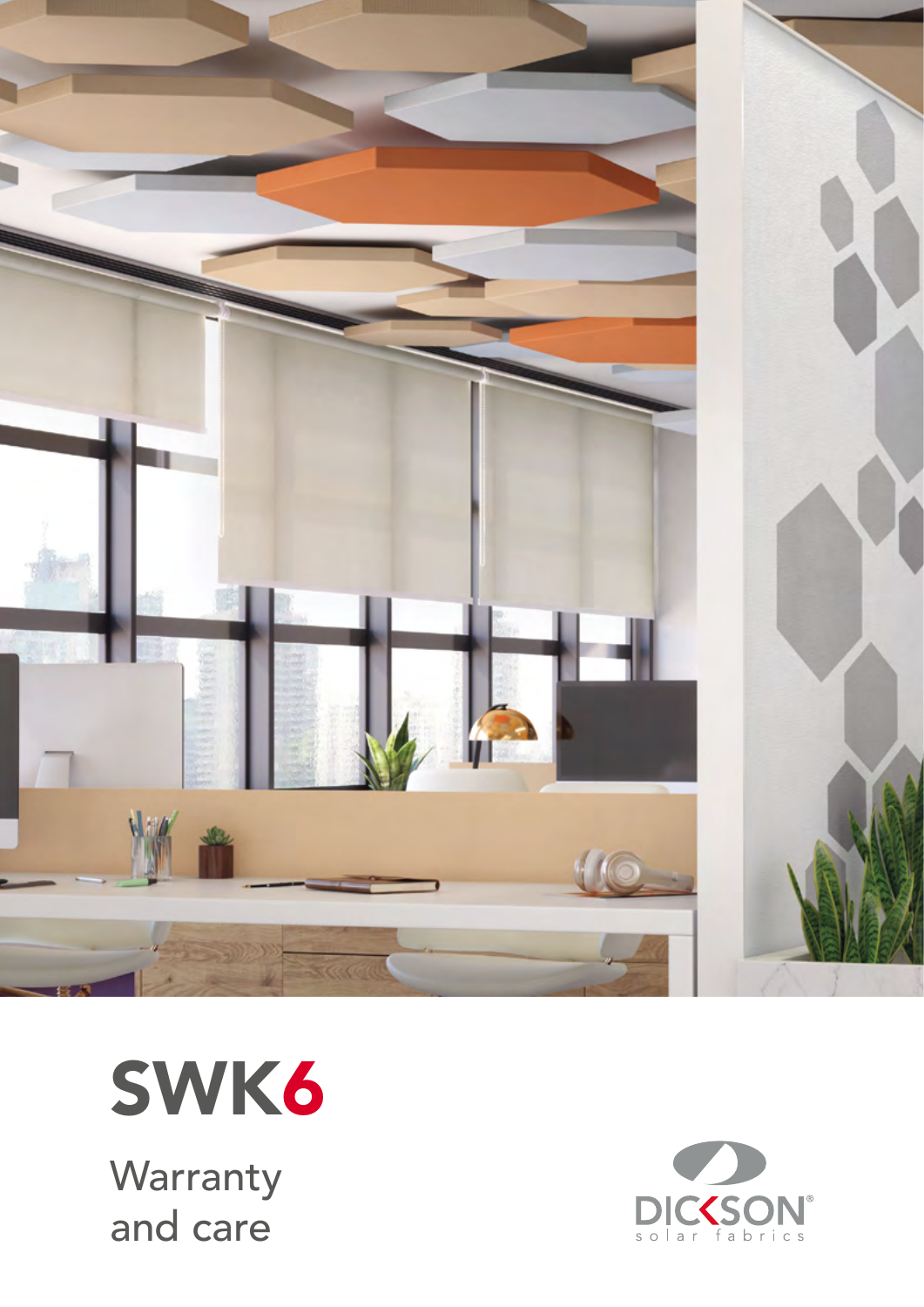# ABOUT YOUR FABRIC

SWK6 is a micro-perforated fabric that offers a high standard of thermal, visual and acoustic comfort.

Designed for indoor and outdoor use and exceptionally tear resistant, SWK6 is suitable for a range of solar protection and acoustic solutions.

SWK6 is printable and as such fully customizable.

## RECOMMENDATIONS FOR USE

SWK6 fabric is suited to indoor and outdoor use. You should not encounter any specific problems if you follow the following recommendations:

#### Outdoor sun protection

> On receiving the product, check SWK6 is taut and does not rub against the surrounding structure. This prevents premature wear and water retention after rainfall.

> It may be used in the rain but avoid rolling it up when damp for long periods. If you must roll it up when wet, unroll within 48 hours if possible to dry.

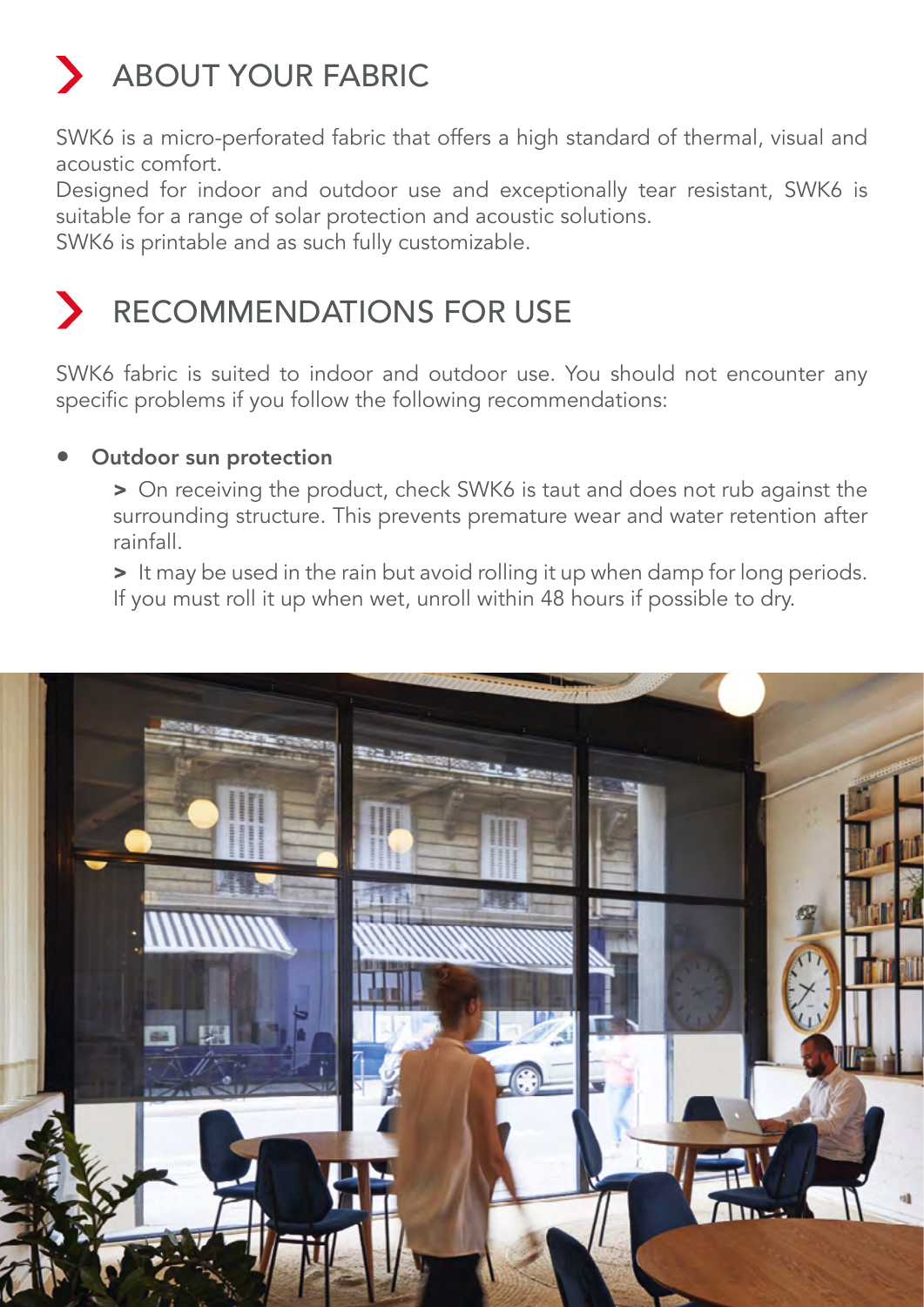> Comply with the wind classifications indicated by the manufacturer of the final product.

> Avoid cooking under your fabric. Greasy fumes may gradually settle on the surface of the fabric and promote the formation of dirt and mold.

> SWK6 fabric may loosen and sag slightly during use. If so, ask a specialist to adjust the tension and restore the fabric to a satisfactory degree of flatness.

> Occasionally check winding quality and ensure the mechanism functions correctly. This will reduce the appearance of creases and folds. Visual flaws do not affect the fabric's main function of solar protection

#### • Acoustic solutions

> SWK6 complies with the EN14716 standard as it relates to fire resistance, dimensional stability after exposure to heat and moisture, and fungal resistance.

> Avoid accidental and/or permanent contact of people or furniture with the SWK6 fabric to prevent distortion over time. Never use the fabric as a support.

## STANDARD CLEANING

SWK6 is designed to resist bad weather and climate stress. Clean your fabric regularly to ensure the full effectiveness of SWK6.

#### Outdoor solar protection

- > Visually inspect the fabric once a year to check the following points:
	- No cuts or tears on the edges or interior of the fabric, or where it has been welded or sewn
	- No thick plant or animal deposits
- > Clean the fabric once a year as follows:
	- Unwind the SWK6 fabric completely
	- Remove dust with a soft brush or vacuum cleaner
	- Wash the fabric using soapy water with a dilution of 10% per liter and at a temperature of 20°C
	- Rinse with clean water
	- Repeat the operation if necessary
	- Let it dry in the open air
	- Roll up the SWK6 fabric once dry

#### • Acoustic solutions

> Remove dust regularly (for example, four times a year) with a low-powered vacuum cleaner to prevent dust build-up

> Clean more thoroughly if necessary, depending on the fabric environment,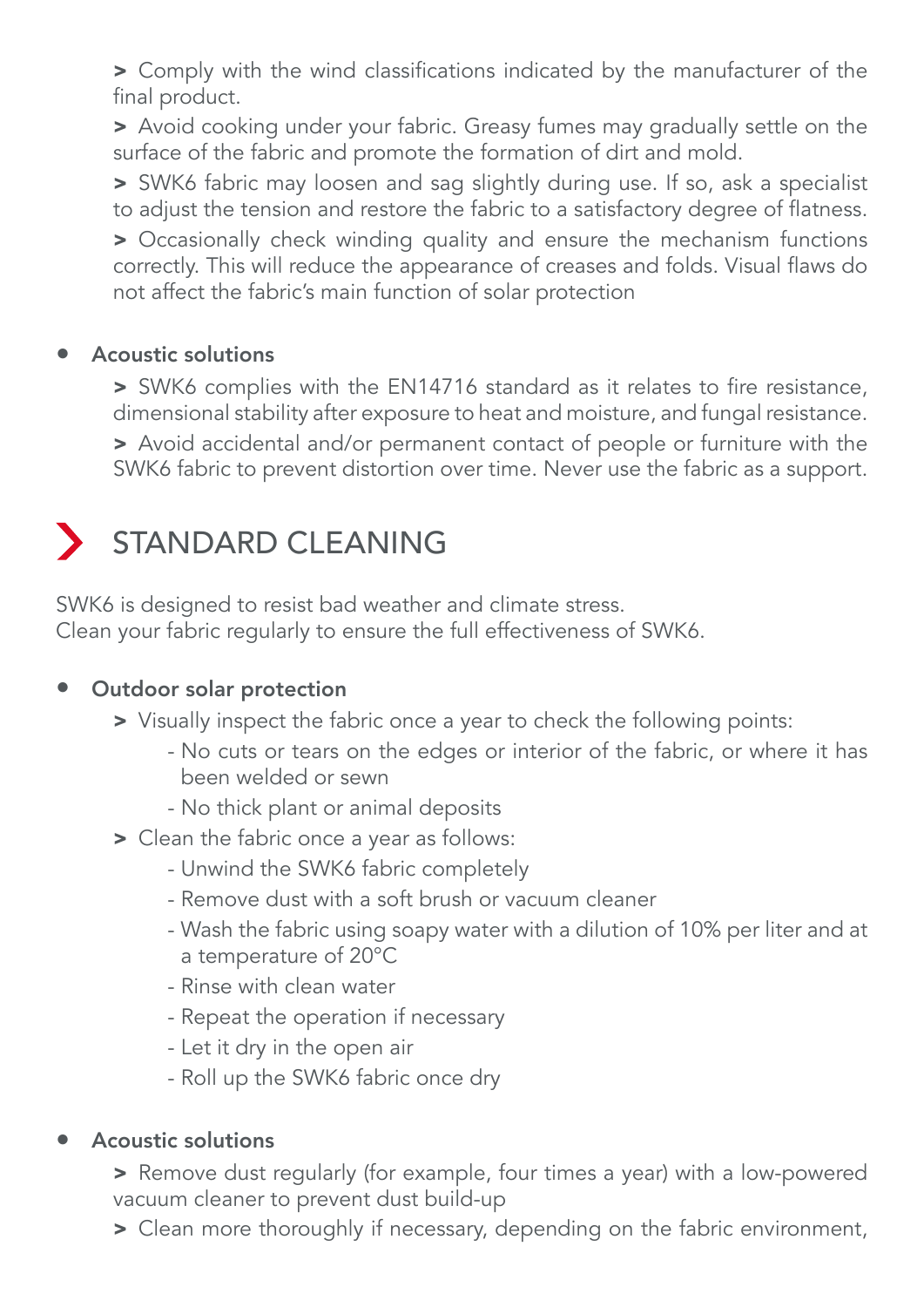once a year :

- Wash the fabric using soapy water with a dilution of 10% per liter and at a temperature of 20°C
- Rinse with clean water
- Repeat the operation if necessary
- Allow to dry

## STAIN REMOVAL

For stubborn stains, use a special product such as TEX'AKTIV CLEAN recommended by DICKSON CONSTANT and rinse well after use.

## PROHIBITED SUBSTANCES AND PROCEDURES

| <b>Cleaning</b><br>procedure | <b>Organic chemical</b><br>products | <b>Inorganic chemical</b><br>products |
|------------------------------|-------------------------------------|---------------------------------------|
| Abrasive powders             | Acetone - Gasoline - Benzene        | Ammonia - Nitric acid                 |
| Abrasive pastes              | Toluene - Trichloroethylene         | Bleach - Acetic acid                  |
| Abrasive liquids             | Perchloroethylene                   | Sulfuric acid                         |
| Abrasive sponges             | Kerosene - Turpentine oil           | Soda - Caustic soda                   |
| Pressurized steam            | Heating oil and others              | Hydrochloric acid                     |